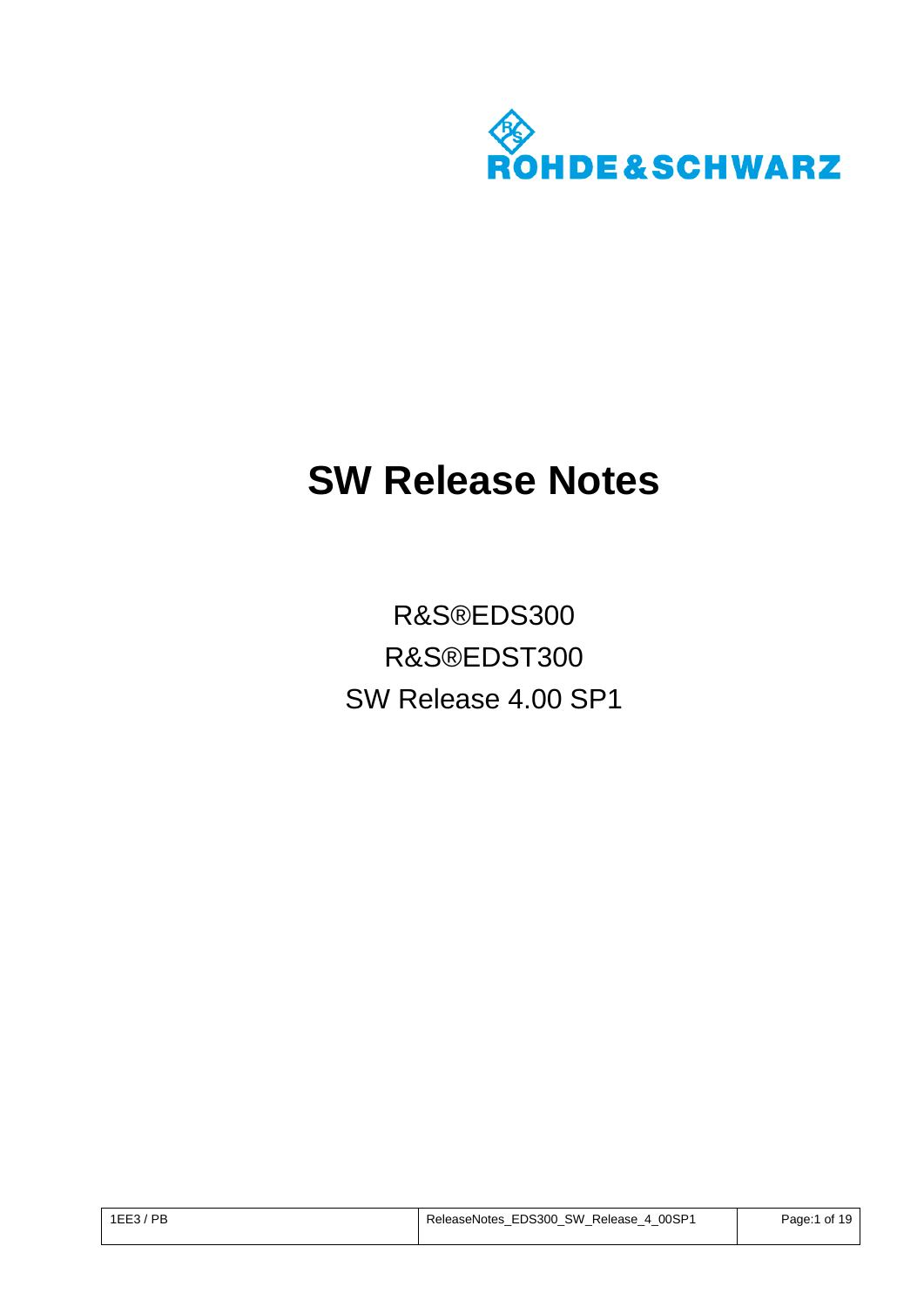## **Table of content**

| 1.  | <b>DOCUMENT HISTORY</b>                             | 3                       |
|-----|-----------------------------------------------------|-------------------------|
| 2.  | <b>GENERAL INFORMATION</b>                          | $\overline{3}$          |
|     | 2.1 EDS300                                          | $\mathbf{3}$            |
|     | <b>2.2 EDST300</b>                                  | $\mathbf{3}$            |
| 3.  | <b>RELEASE HISTORY</b>                              | 4                       |
| 3.1 | EDS300 SW Release 4.00 SP1                          | $\overline{\mathbf{4}}$ |
| 3.2 | EDS300 SW Release 4.00                              | 5                       |
| 3.3 | EDS300 SW Release 3.22                              | 8                       |
| 3.4 | EDS300 SW Release 3.21                              | $\bf{8}$                |
| 3.5 | EDS300 SW Release 3.20                              | $\boldsymbol{9}$        |
| 3.6 | EDS300 SW Release 3.11                              | 13                      |
| 3.7 | EDS300 SW Release 3.1                               | 14                      |
| 3.8 | EDS300 SW Release 3.0                               | 15                      |
| 3.9 | EDS300 SW Release 2.0                               | 17                      |
| 4.  | <b>UPDATE PROCEDURES</b>                            | 18                      |
| 4.1 | <b>Update by USB memory stick</b>                   | 18                      |
| 4.2 | Update of EDS/EDST-K1 USB stick                     | 18                      |
| 4.3 | Complete update of application and operating system | 18                      |
| 4.4 | Compatibility                                       | 19                      |

| $1EE3$ / PB | ReleaseNotes EDS300 SW Release 4 00SP1 | Page: 2 of 19 |
|-------------|----------------------------------------|---------------|
|             |                                        |               |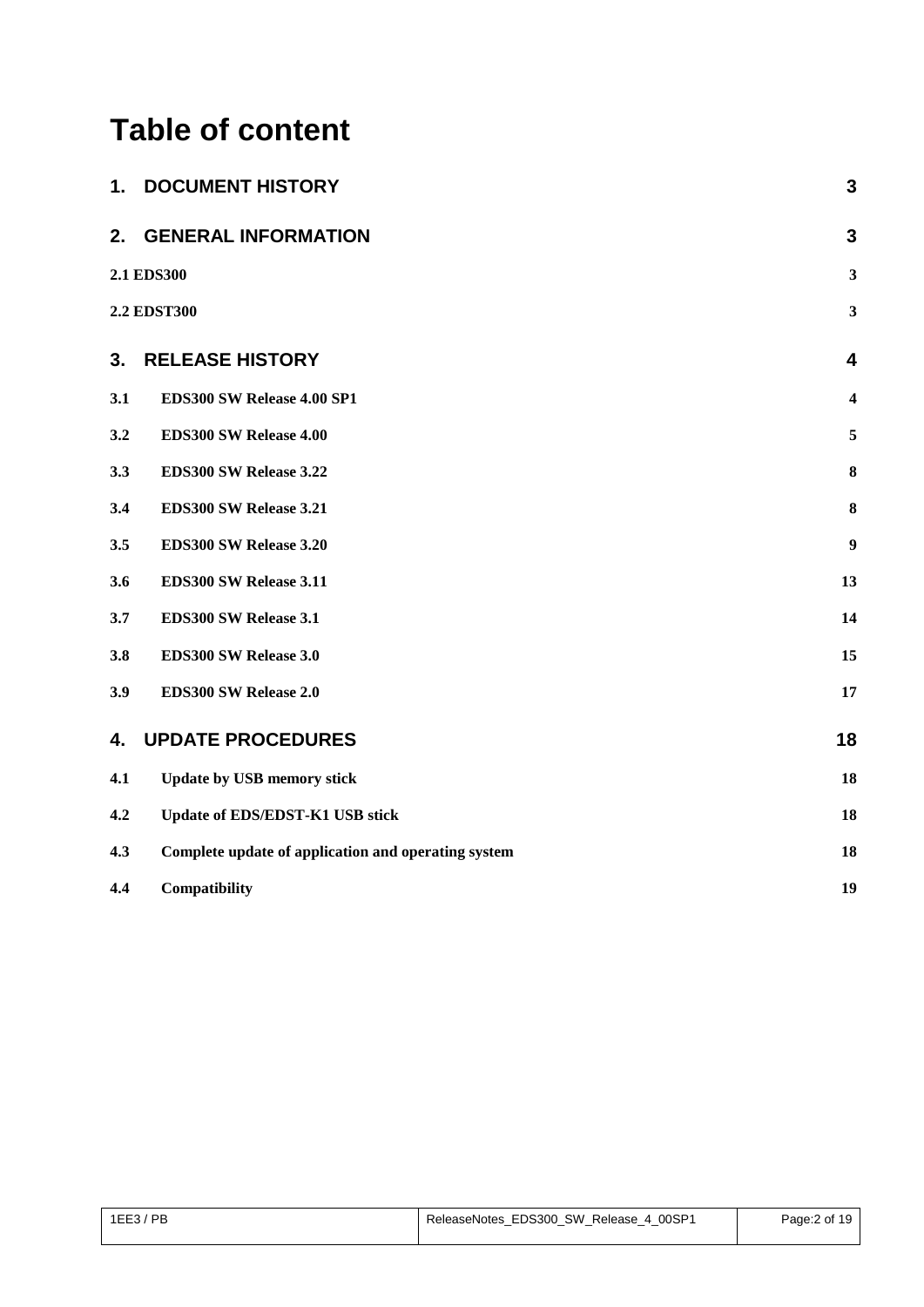## <span id="page-2-0"></span>**1. Document History**

| Rev. | Date       | Dept./ Name        | Modification                  |
|------|------------|--------------------|-------------------------------|
| 1.00 | 15.2.2011  | 5CE1 / PB          | First version                 |
| 1.10 | 14.06.2011 | <b>5CE / AS</b>    | SW Release 2.1 - not released |
| 2.00 | 25.7.2013  | 1ES8/PB            | SW Release 3.0                |
| 2.10 | 13.12.2013 | 1ES8/PB            | SW Release 3.1                |
| 2.11 | 24.2.2014  | 1ES8/PB            | SW Release 3.11               |
| 2.20 | 28.08.2014 | 1ES8/PB<br>1ESP/KT | SW Release 3.20               |
| 2.21 | 18.5.2015  | 1ES8 / PB          | SW Release 3.21               |
| 2.22 | 2.9.2015   | $1EE3$ / PB        | SW Release 3.22               |
| 3.00 | 7.4.2016   | $1EE3$ / PB        | SW Release 4.00               |
| 3.01 | 27.9.2018  | $1EE3$ / PB        | SW Release 4.00 SP1           |

### <span id="page-2-1"></span>**2. General Information**

This document describes the history of the R&S®EDS(T)300 software development, starting with the latest software release. The intention is to give an overview of the different versions, their features and benefits as well as the fixed – or known - bugs. So users shall be able to decide if they need to upgrade, or if they can carry on with an existing version.

R&S®EDS(T)300 software upgrades are free of charge, but some new features may only available as software option. In these cases, a software option code has to be obtained by Rohde&Schwarz to activate the option.

#### <span id="page-2-2"></span>**2.1 EDS300**

The software can be used on all EDS300 units.

#### <span id="page-2-3"></span>**2.2 EDST300**

Starting with Release 4.00, the software also supports the EDST300. Older SW versions can not be used on the EDST300.

| ReleaseNotes EDS300 SW Release 4 00SP1<br><b>PB</b><br>1EE3 |  | Page: 3 of 19 |
|-------------------------------------------------------------|--|---------------|
|                                                             |  |               |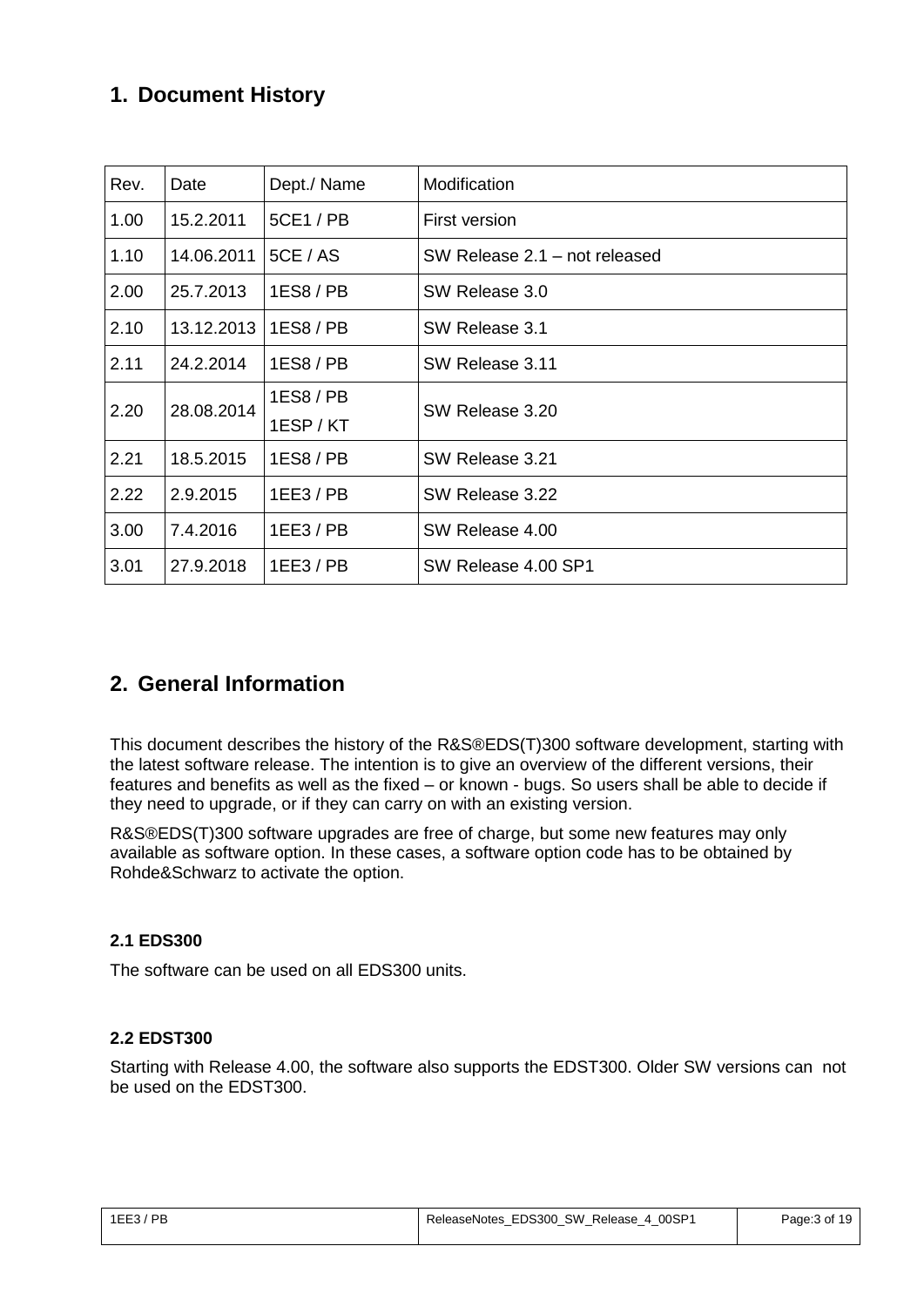## <span id="page-3-0"></span>**3. Release History**

#### <span id="page-3-1"></span>**3.1 EDS300 SW Release 4.00 SP1**

Release Date: 10.2018

| <b>RELEASE 4.00</b> | <b>Version</b> |
|---------------------|----------------|
| Main EDS Software   | 1.62z          |
| Main board FPGA     | $3.25 - 5$     |
| Main board CPLD     | 1.01           |
| RX board FPGA       | $3.70 - 5$     |
| <b>LPIU FPGA</b>    | $2.01 - 6$     |
| K1 Tacan Decoder    | 1.68           |

The service pack 1 (SP1) does not contain any new firmware. It installs the very same software as the Release 4.00 does before. It only applies 2 minor patches to the operating system to address 2 issues:

- With a static IP and a netmask unlike 255.255.255.0 the boot process may be delayed up to 10 minutes. This patch avoids these timouts and makes sure the EDS/EDST boot process takes < 1 minute (CR242)
- EDS300 with 500W high power interrogator (EDS-B4): Under rare circumstances an unexpected stop of transmission may occur. The SP1 fixes a configuration flaw that caused this behaviour. (CR233)

Since the software itself is not changed the patch is not displayed in the device inventory. To check if the SP1 is already installed please observe the startup messages for this hint:



| $1EE3$ / PB | ReleaseNotes_EDS300_SW_Release_4_00SP1 | Page: 4 of 19 |
|-------------|----------------------------------------|---------------|
|             |                                        |               |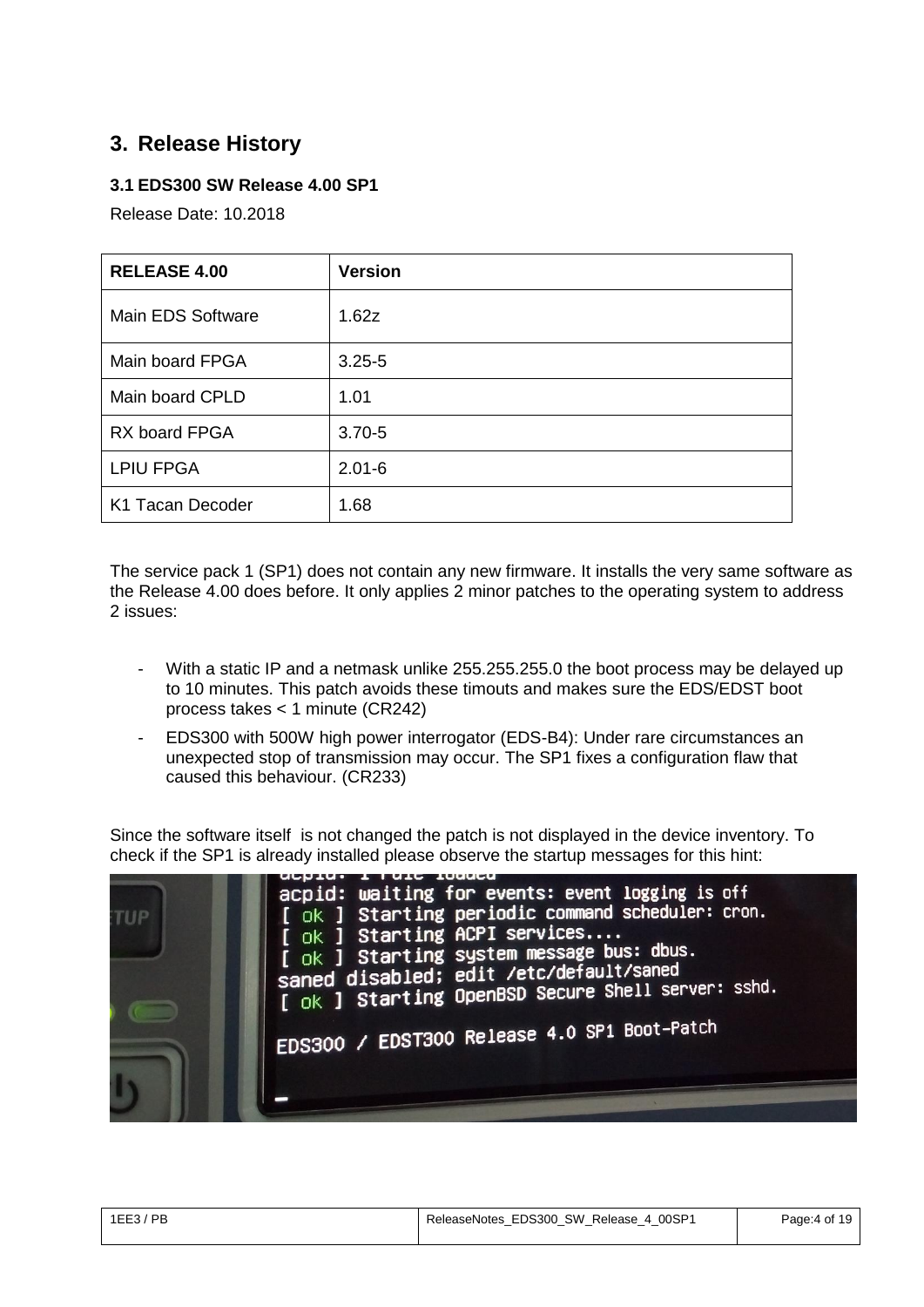#### <span id="page-4-0"></span>**3.2 EDS300 SW Release 4.00**

Release Date: 6.2016

| <b>RELEASE 4.00</b> | <b>Version</b> |
|---------------------|----------------|
| Main EDS Software   | 1.62z          |
| Main board FPGA     | $3.25 - 5$     |
| Main board CPLD     | 1.01           |
| RX board FPGA       | $3.70 - 5$     |
| <b>LPIU FPGA</b>    | $2.01 - 6$     |
| K1 Tacan Decoder    | 1.68           |

#### **Please follow the procedure "Adjusting the TX delay measurement" below after softwareupdates!**

#### **General remarks:**

The main intention of Release 4.00 is the support for EDST300, which is a specialized device for wired DME/TACAN station testing.

However EDS300 devices will also benefit from bugfixes and improvements.

#### **Functionality:**

- Adjustable TX pulse width (0.8 µs .. 4.5 µs)
- TX pulse code selectable 8.0 µs … 42 µs
- External attenuation is taken into account for RX/TX Level indication
- Enter and display the corresponding VHF-frequency
- TX Pulse shape selectable as DME or TACAN
- "ICAO override" ignores TX pulse rate limitations for testing purposes
- RX/TX Peak Power indication also in W
- Re-arranged layout of softkeys in DME/TACAN-mode

#### **Functionality for EDST300:**

- Support for EDST type hardware
- Detailed ID analysis
- Counter on trigger input
- Support for NRP-Z81: shows peak and average power in DME mode
- Measurement of equalizer pulse time (CR 179)

#### **Bugfixes and Improvements:**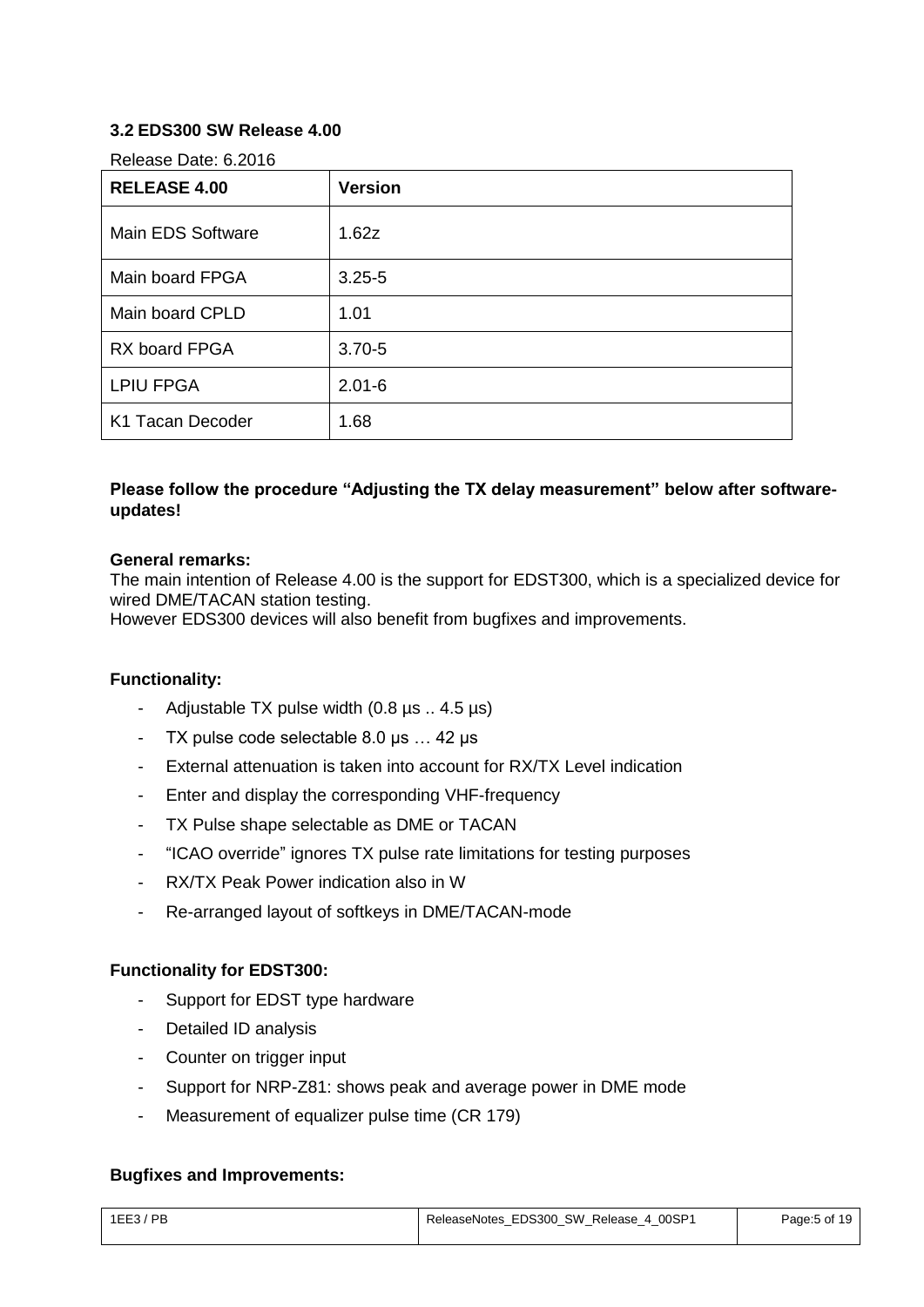- Improved DME Pulse detection under critical receiving conditions
- Improved TACAN burst detection
- Improved delay/distance accuracy
- TACAN detection even when no modulation is present (CR212)
- Warning if inside temperature is > 80°C (CR206)
- GPS fix types 9 and 10 (CR 203)
- Hardware status: indication of measured voltages
- EDS300 with second RX-Board: PPS sync failed when RX2 is in pulse view mode (CR200)
- Show suppressor line indication in status line (CR 199)
- The option "EDS-K4 distance measurement" is no longer used, its functionality is merged with the EDS-B2 or EDS-B4 (CR187)
- Bearing calculation is done with measured 15Hz/135Hz MRB/ARB frequencies (CR185)
- SW version is added to first line in data logger (CR 183)
- USB data logger shows a counter (CR 178)

- The EDST-B3 Battery does not show a charge level. While the hardware is capable of providing information about the battery status, the Release 4.0 does not implement the readout. This is on the roadmap for the next SW release.
- Baseband input not used

| $1EE3$ / PB | ReleaseNotes EDS300 SW Release<br>。4 00SP <sup>4</sup> | Page:6 of 19 |
|-------------|--------------------------------------------------------|--------------|
|             |                                                        |              |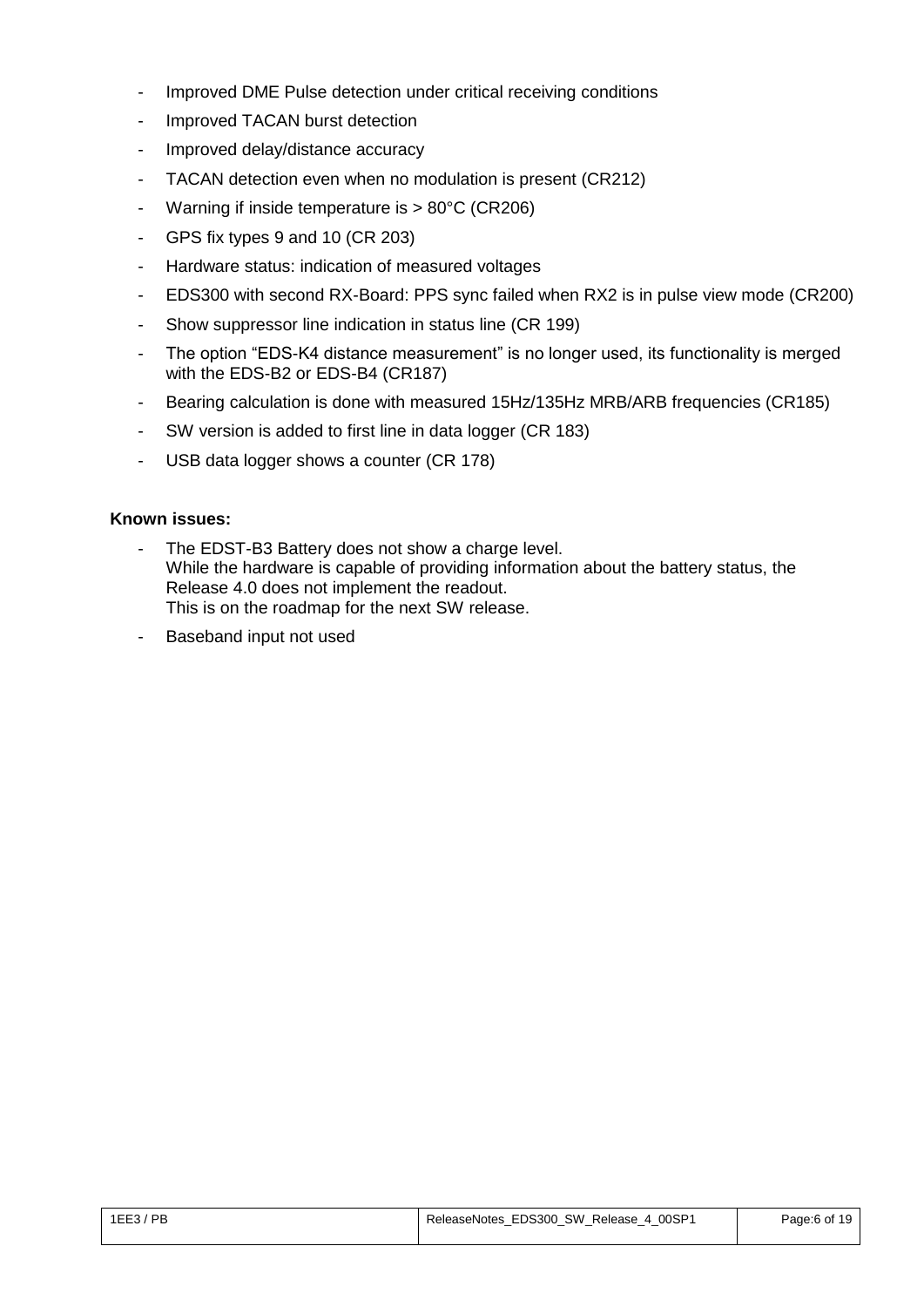#### **Adjusting the TX delay measurement:**

Release 4.0 offers higher stability concerning distance measurements. Both EDS300 and EDST300 do benefit from this change. It is necessary to do some self-alignment to achieve full accuracy. The procedure is mandatory after SW updates and shall be repeated every 3 month. It also improves performance when working under extreme temperature conditions.

- 1.) The EDS300/EDST300 shall be warmed up for at least 15 minutes
- 2.) The RF1 connector needs to be terminated with a dummy load that can handle the peak power (EDST300: 1W, EDS300: up to 500W) Do not use an antenna, as the procedure will TX on all frequencies!
- 3.) Press CAL, enter PIN code 12345.
- 4.) Change to page 2 by pressing the arrow-button below the softkeys
- 5.) Use Cursor keys to select "TX Response Time"
- 6.) Press Softkey 1 "START"; the procedure will run for 3..4 minutes

| <b>CALIBRATION &amp; SERVICE</b>                                                                                                         |                                                   |                                                                                                                           |
|------------------------------------------------------------------------------------------------------------------------------------------|---------------------------------------------------|---------------------------------------------------------------------------------------------------------------------------|
| <b>FACTORY CALIBRATION</b>                                                                                                               | <b>START</b>                                      |                                                                                                                           |
| 1. Input RF1 RX-Board 1+2<br>2. Input RF2 RX-Board 1+2<br>3. TX Output Power adjustment<br>4. TX HPIU Shape<br>5. TX Response Time<br>6. | <b>CANCEL</b>                                     | 21.01.2016 11:11 RX1: 0K<br>21.01.2016 11:28 RX1: 0K<br>10.03.2016 13:50<br><b>OK</b><br><b>NA</b><br>04.01.2021 07:44 OK |
| 7.<br>8.<br>9.<br>10.<br>11.<br>12.                                                                                                      | RF OVL<br>1520 mV                                 |                                                                                                                           |
| 13.<br>14.<br>15.<br>16.                                                                                                                 | IF OVL<br>1930 mV                                 |                                                                                                                           |
| <b>STATUS LOG</b><br>00:10:45:RX1 RF1:0K RF2:0K TX:0K                                                                                    | LNA OVL<br>2100 mV                                |                                                                                                                           |
|                                                                                                                                          | <b>REF OSC</b><br>460                             |                                                                                                                           |
| GEN.1 IP<br>172.17.102.30<br>GEN.2 IP                                                                                                    | RX1F 1004.00MHz<br>AV.L -97.50dBm<br>LNA1 OVL 8mV | 172.17.106.32                                                                                                             |
| RX BW:0.5MHz NAR II RX:1 RF1IN LOCIL SL II GPSI TX OFFI                                                                                  | 2/2                                               |                                                                                                                           |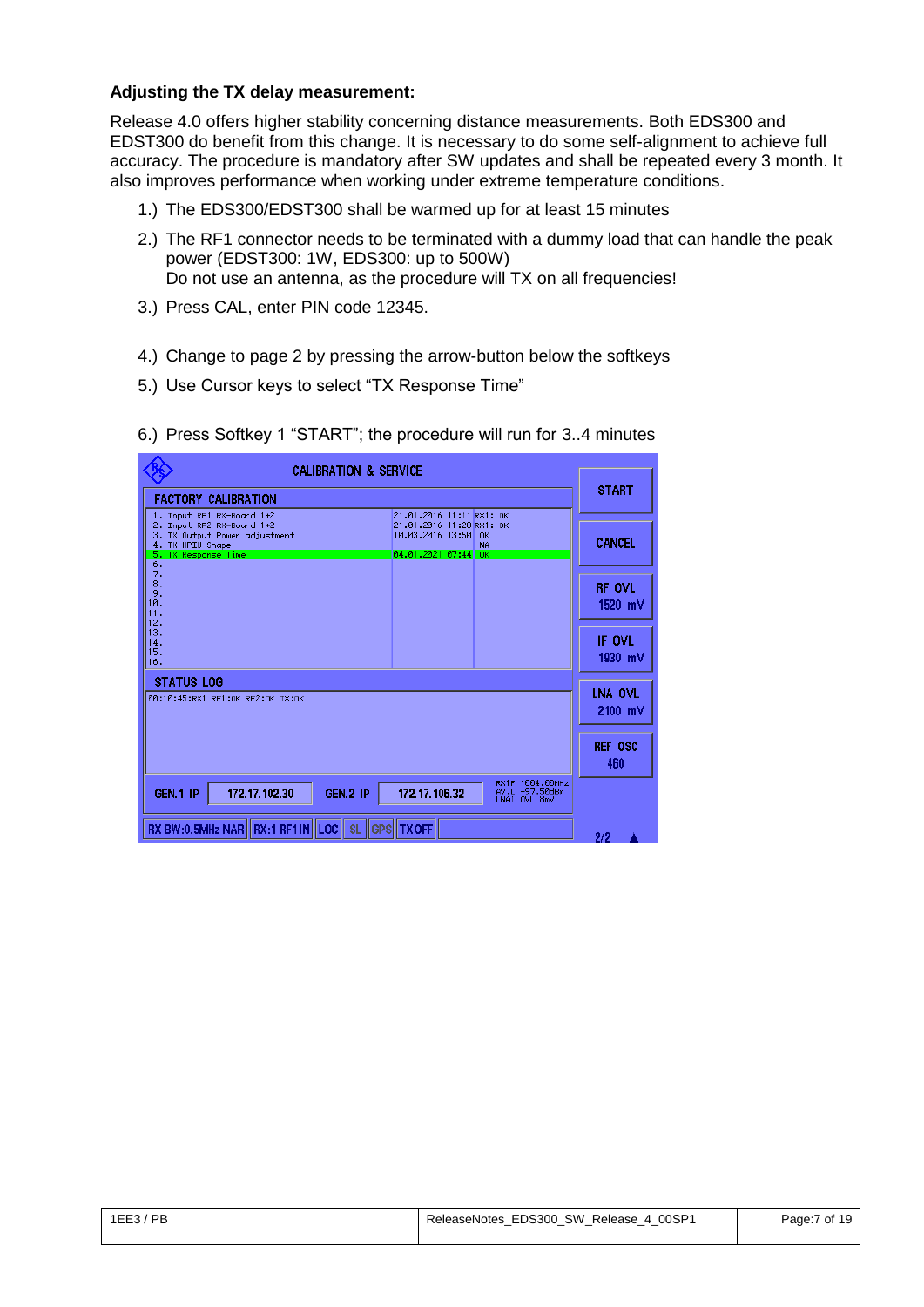#### <span id="page-7-0"></span>**3.3 EDS300 SW Release 3.22**

Release Date: 9.2015

| <b>RELEASE 3.22</b> | <b>Version</b>                                                                                     |
|---------------------|----------------------------------------------------------------------------------------------------|
| Main EDS Software   | "1.47 $"$<br>version without TACAN functionality<br>"1.47I TACAN" version with TACAN functionality |
| Main board FPGA     | 3.22                                                                                               |
| Main board CPLD     | 1.01                                                                                               |
| RX board FPGA       | 3.57                                                                                               |
| <b>LPIU FPGA</b>    | 1.26                                                                                               |

#### **General remarks:**

This is a bugfix release. There is no difference in features or performance.

#### **Bugfixes and Improvements:**

Some EDS300 showed a "DUC verify Error". Release 3.22 fixes this error.

#### <span id="page-7-1"></span>**3.4 EDS300 SW Release 3.21**

Release Date: 5.2015

| <b>RELEASE 3.21</b>  | <b>Version</b>                                                                                   |
|----------------------|--------------------------------------------------------------------------------------------------|
| Main EDS Software    | "1.47l"<br>version without TACAN functionality<br>"1.47I TACAN" version with TACAN functionality |
| Main board FPGA      | 3.22                                                                                             |
| Main board CPLD      | 1.01                                                                                             |
| <b>RX board FPGA</b> | 3.57                                                                                             |
| <b>LPIU FPGA</b>     | 1.25                                                                                             |

#### **General remarks:**

This is a bugfix release with very little changes to Release 3.20.

#### **Bugfixes and Improvements:**

Some EDS300 show errors on the test voltages of the RX boards, causing the permanent "UNCAL" condition. This occurs every 1 .. 3 days if the EDS is permanently on (CR193).

Release 3.21 fixes this error. There is no other difference to Release 3.20.

| $1EE3$ / PB | ReleaseNotes EDS300 SW Release 4 00SP1 | Page:8 of 19 |
|-------------|----------------------------------------|--------------|
|             |                                        |              |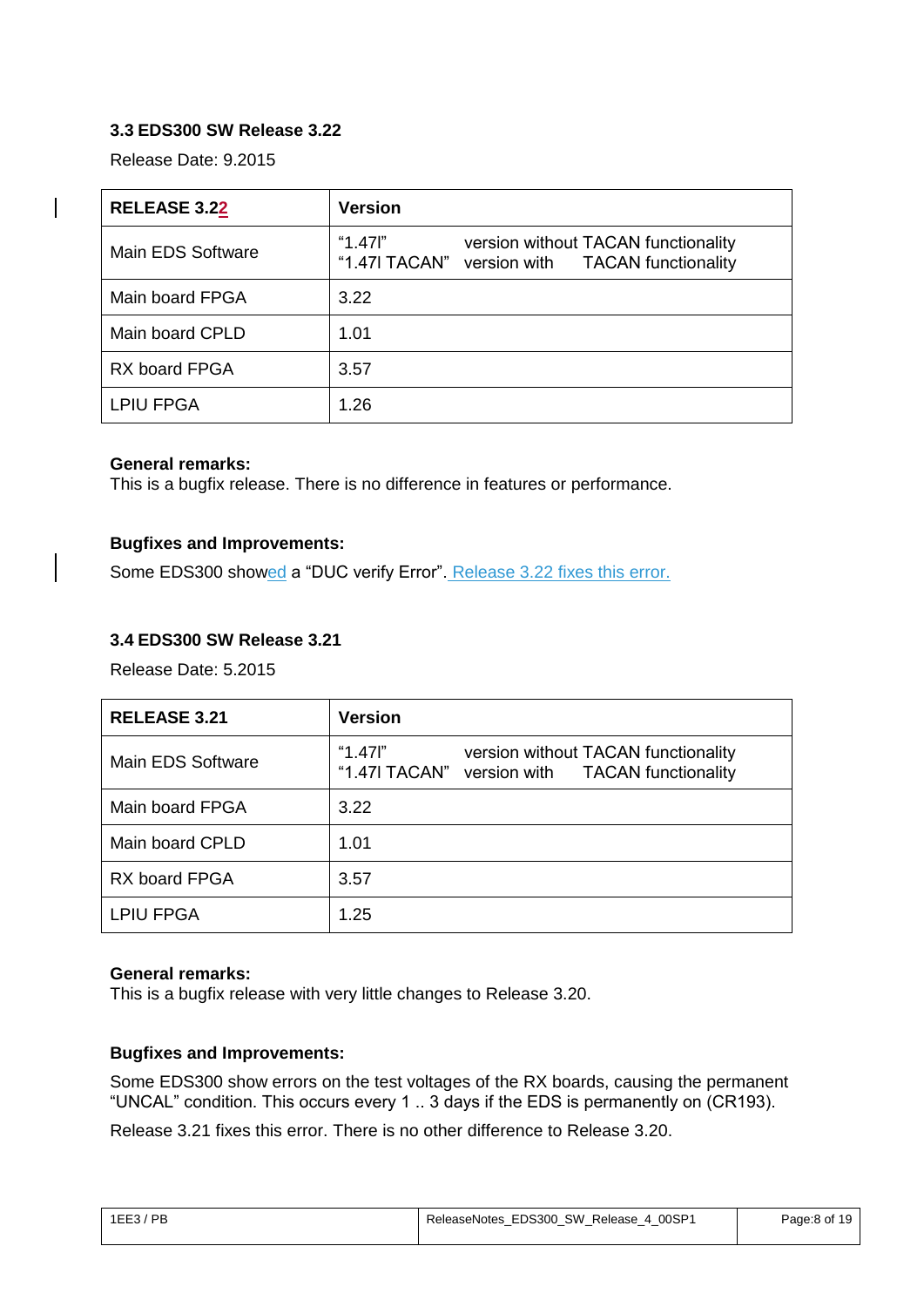#### <span id="page-8-0"></span>**3.5 EDS300 SW Release 3.20**

Release Date: 8.2014

| <b>RELEASE 3.20</b> | <b>Version</b>                                                                                   |
|---------------------|--------------------------------------------------------------------------------------------------|
| Main EDS Software   | "1.47j"<br>version without TACAN functionality<br>"1.47j TACAN" version with TACAN functionality |
| Main board FPGA     | 3.22                                                                                             |
| Main board CPLD     | 1.01                                                                                             |
| RX board FPGA       | 3.57                                                                                             |
| <b>LPIU FPGA</b>    | 1.25                                                                                             |

#### **General remarks:**

Release 3.20 offers significant performance improvements and bug fixes. It also comes with some new features and possibilities.

Improvements have been made on sensitivity, accuracy of the slant range measurement and the TX pulse shape, especially for the R&S®EDS-B4 (500W TX).

This requires different and more complex internal TX calibration data. After an update from an earlier version it is recommended to perform the **TX adjustment procedure**, which is described in the EDS service manual (Chapter 2 – Adjustment).

Remark: The device will *work* without new TX adjustments but cannot profit from the TX improvements to the full extent.

#### **Functionality:**

- **R&S®EDS-K5 - Multi DME** Distance, Reply Efficiency, level measurement of up to 10 different DME's (sequence)
- **R&S®EDS-Z10** Integrated test system (USB dongle)
- With **R&S®EDS-B2** (low power interrogator) it is possible to send a pulse repetition rate of up to 1500 / s (P > 15 dBm) or 3000 / s (P < 15 dBm)
- **VNC Server** available (CR154)
- The **output power of high power interrogator** (R&S®EDS-B4) can be selected (100W, 250W, 500W). Remark: 100 W and 250 W are only available after TX adjustment (CR140).

#### **Bugfixes and Improvements:**

- "Reply efficiency average time" and "Search buffer" is replaced by a number of pulses which is used for calculation. (CR163):
- Default minimum reply efficiency is changed from 50% to 20%. Default PRR for track is increased to 25.

| $1EE3$ / PB | ReleaseNotes EDS300 SW Release 4 00SP1 | Page:9 of 19 |
|-------------|----------------------------------------|--------------|
|             |                                        |              |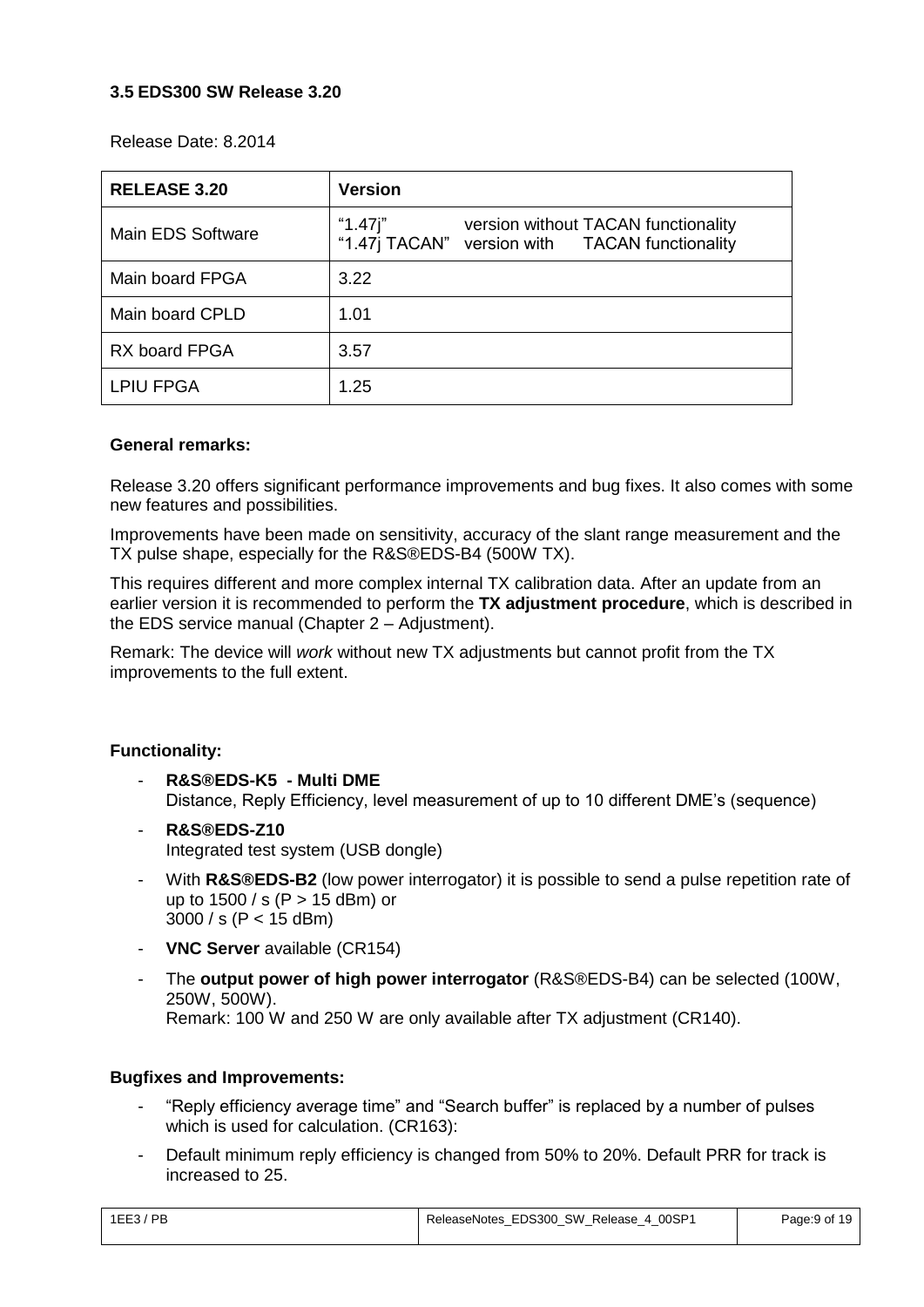Remark: Please note that the new defaults only become active when pressing "FACTORY DEFAULT" (CR162)

- Bugfix: GPS altitude was invalid on high altitude and low NMEA update rate (CR159)
- Measurement value averages are calculated according to the measurement time selected (CR157)
- Decoding of station ID's with only 2 characters (CR155)
- RTS line setting corrected (CR153)
- Improved sensitivity in Single and Multi DME mode (CR143)
- New filter for DME analysis and pulse view. Pulse View in "narrow" mode shows correct pulse timings (CR141)
- Improved accuracy of pulse width, rise- and fall-times with EDS-B4 (HPIU). Remark: Requires TX adjustment (CR136).
- Distance measurement range increased to 400 NM (CR135)
- Pulse spacing in pulse view displayed with three digits (CR131)
- Bugfix: Remote configuration of MDME failed when two slots were on the same channel (CR129)
- Permanent indication in all operational screens show if GPS is present (CR127)
- Permanent indication in all operational screens show if suppressor line is active (CR122)
- Distance value on remote interface extended from one to three digits

- Baseband input not used
- During startup and shutdown some messages indicate "fail" The reason is only some configuration flaws in the Linux-scripts, which have no effect on the EDS functionality and can be ignored

| $1EE3$ / PB | ReleaseNotes_EDS300_SW_Release_4_00SP1 | Page: 10 of 19 |
|-------------|----------------------------------------|----------------|
|             |                                        |                |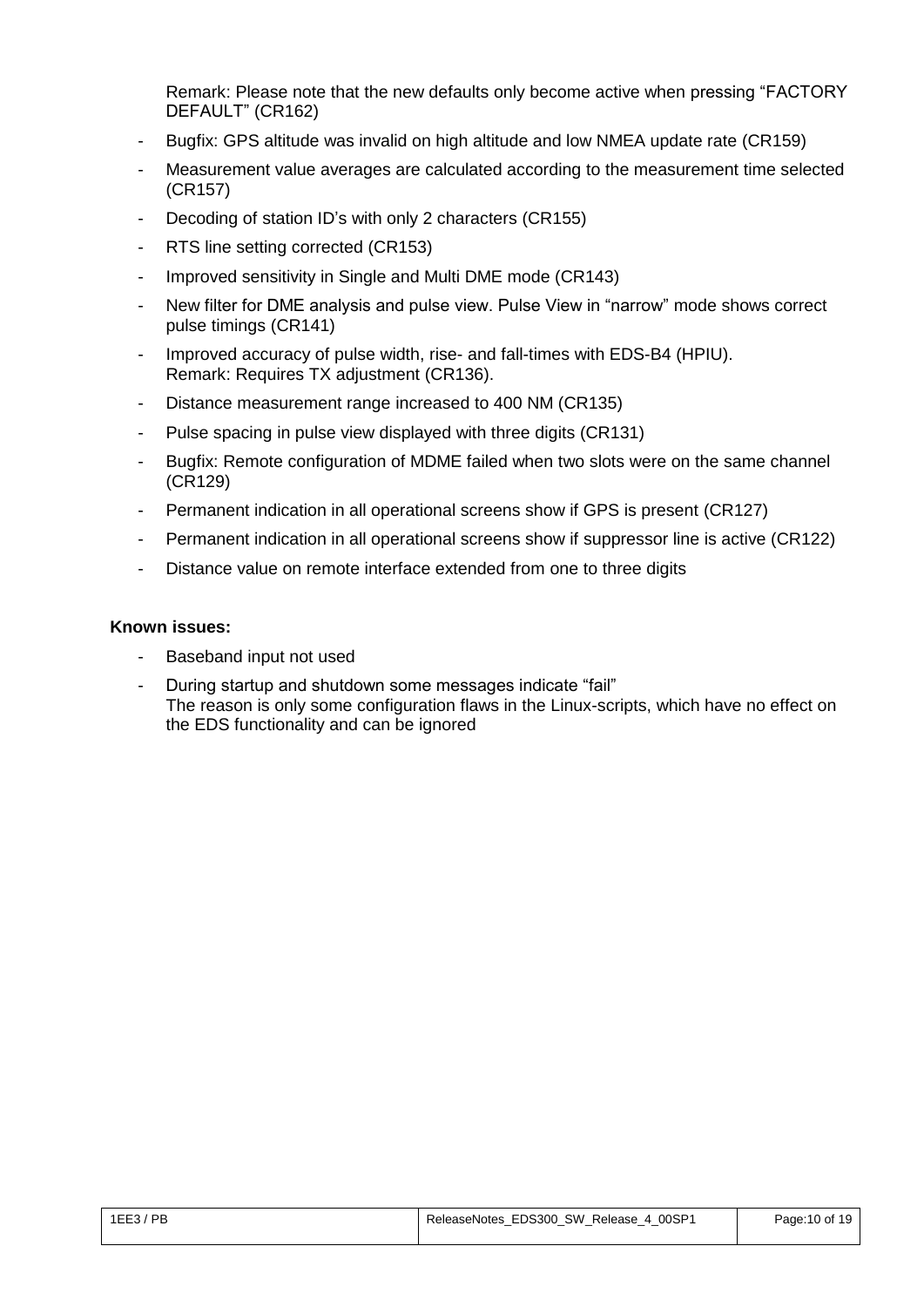#### **Modifications to the documentation:**

The EDS300 user manual Rev. 02.00 remains valid for SW Release 3.20. However, some details that have changed are described here:

|                                   | <b>TX</b>           |                                                   |                                        |
|-----------------------------------|---------------------|---------------------------------------------------|----------------------------------------|
| 39<br>Χ.<br><b>CHANNEL</b>        | RXF[MHz]            | $P$ .CODE $[$ µs]<br>1000.0<br>12.00              | <b>OFF</b>                             |
|                                   | INTERR.F [MHz]      | $P$ .CODE $\lceil \mu s \rceil$<br>1063.0<br>12.0 | P.CODE                                 |
| PEAKLEVEL [dBm] <sub>DME</sub>    | $-31.7$             | AVRG.LEVEL [dBm]<br>$-64.6$                       | <b>PRR SEARCH</b><br>$150 \frac{1}{s}$ |
| $-120$<br>$-100$<br>$-80$         | -60                 | $-20$<br>$-40$<br>20                              | <b>PRR TRACK</b>                       |
| PULSE REP.RATE[1/s]               | 2757                | DELAY [µs]<br>---                                 | $25 \frac{1}{s}$                       |
| <b>CARRIER FREQ DELTA[kHz]</b>    | 2.8                 | DISTANCE [km]<br>2                                | <b>TX POWER</b><br>250 W               |
| PULSE SPACING[us]                 | 12,000              | VELOCITY [km/h]<br>з                              |                                        |
| ID PRR[1/s]                       |                     | <b>SEARCH/TRACK</b>                               |                                        |
| <b>ID CODE</b>                    |                     | REPLY EFFIC. [%]                                  |                                        |
| RX BW: 0.5MHz NAR II RX: 1 RF2 IN | <b>SL</b><br>II LOC | GPS<br><b>TX OFF</b>                              | 2/2                                    |

- 1) EDS300 equipped with B4 500W TX offer a new softkey which toggles between 100W, 250W and 500W.
- 2) Distance is shown as km or NM, but no longer both at the same time. The unit can be selected in Setup $\rightarrow$ Page 2 $\rightarrow$ Distance Unit (see 6)
- 3) The Velocity between EDS and base station is displayed in km/h or knot, depending on the distance unit (see 6)

|                                   | SETUP - DME INTERROG    |   |                                    |
|-----------------------------------|-------------------------|---|------------------------------------|
| <b>RANDOM INTERROGATOR PULSES</b> | ON                      |   | <b>INVENTORY</b>                   |
| <b>TYPE OF PREDICTION</b>         | <b>LINEAR</b>           |   | <b>HARDWARE</b><br><b>STATUS 1</b> |
| <b>TRACK PULSES</b>               | 50                      | 4 | <b>HARDWARE</b>                    |
| <b>SEARCH PULSES</b>              | 250                     | 5 | <b>STATUS 2</b>                    |
| MEMORY TIME (TRACKING) [s]        | 10.0                    |   | <b>OPTIONS</b>                     |
| MIN. REPLY EFFIC.(TRACKING) [%]   | 20                      |   | <b>MEMORY &amp;</b>                |
| DELAY OFFSET [µs]                 | 0.000                   |   | <b>SCREENSHOTS</b>                 |
| <b>DISTANCE UNIT</b>              | km                      | 6 | <b>DME</b><br><b>INTERROG</b>      |
| <b>ICAO OVERRIDE</b>              | <b>OFF</b>              | 7 |                                    |
| LOCII                             | GPS TX OFF<br><b>SL</b> |   | 2/2                                |

- 4) The number of tracked pulses replaces the "Reply efficiency average time". The resulting time depends on the PRR that is selected for track.
- 5) The number of search pulses replaces the "Search Buffer" time.
- 6) Selection of the displayed unit (km or NM)
- 7) ICAO override: Allows selection of TX parameters which exceed ICAO specs:
	- more than 150 pulses for search and track (only with EDS-B2)
	- more than 30 pulses for track
	- no reduction of search pulse rate after 30 s

Remark: The R&S®EDS300 always starts with ICAO override **OFF**.

| $1EE3$ / PB | ReleaseNotes EDS300 SW Release 4 00SP1 | Page:11 of 19 |
|-------------|----------------------------------------|---------------|
|-------------|----------------------------------------|---------------|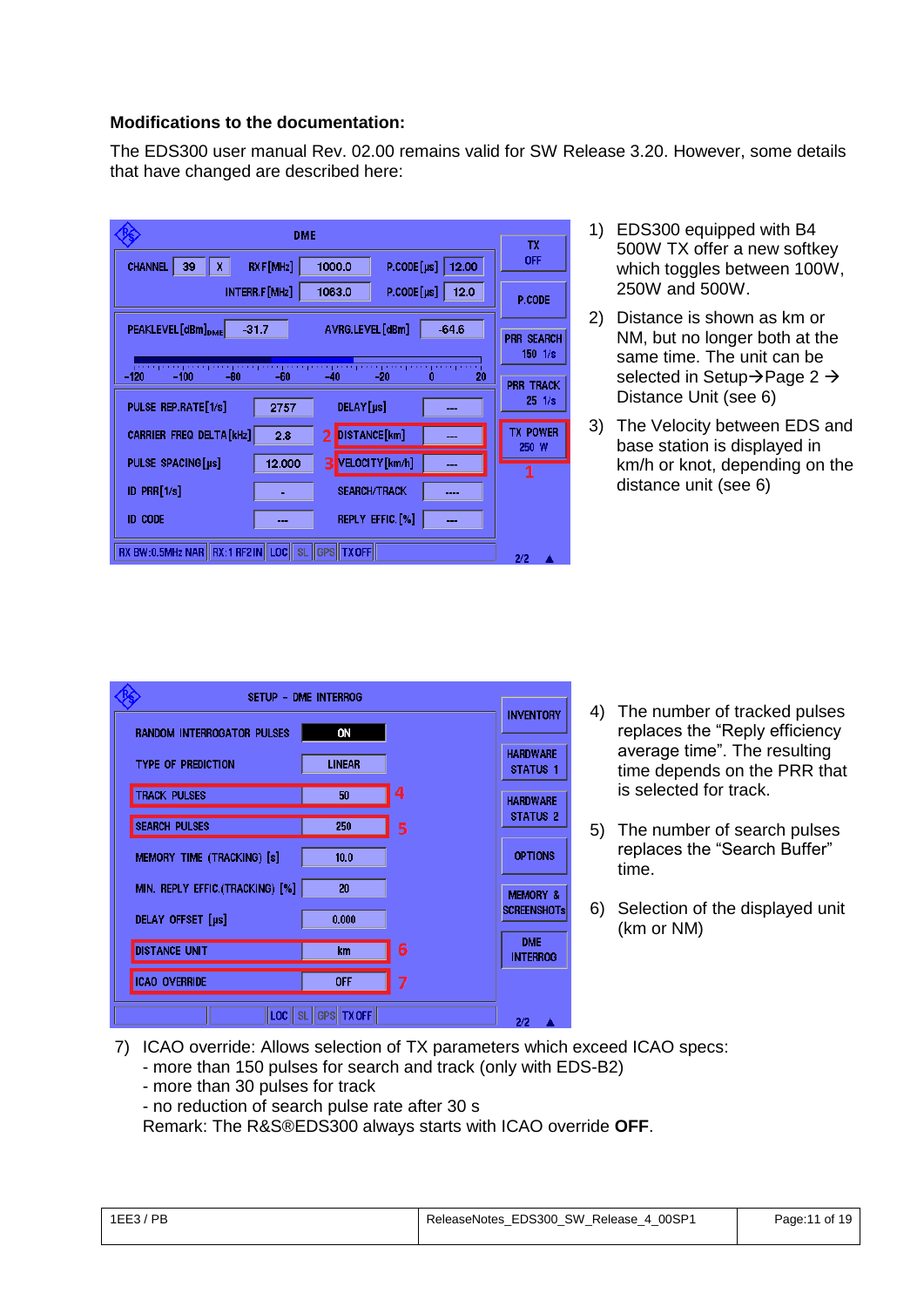- 8) Suppressor line activity permanently indicated by the letters "SL" (Screenshot shows line active)
- 9) GPS signal presence permanently indicated by the letters "GPS" (Screenshot shows that no GPS is present)

| Ш                                  | $\cdots$ |             | $\alpha$ KEPLY EFFIC. [%]<br>$- - -$ |  |
|------------------------------------|----------|-------------|--------------------------------------|--|
| RX BW:0.5MHz NAR RX:1 RF2IN LOC SL |          | <b>LGPS</b> |                                      |  |

#### **Changes in remote control**

New status flags:

- X: Outgoing pulse was transmitted (and not suppressed by suppressor line etc.). Remark: Only for messages with P-flag.
- L: Suppressor line was activated.
- R: DME pulse was received in reply period.
	- Remark: Only for messages with P-flag.

New remote commands:

| DME:DEMOD_BW?      | No parameters     | NAR, WIDE  | Returns the DME Demodulation<br><b>Bandwidth</b>                                                         |
|--------------------|-------------------|------------|----------------------------------------------------------------------------------------------------------|
| DME:DEMOD BW       | NAR, WIDE         | READY.     | Set the DME Demodulation Bandwidth                                                                       |
| PULSEVIEW:BW?      | No parameters     | WIDE   NAR | Get the Bandwidth of the Receiver.                                                                       |
| PULSEVIEW:BW       | WIDE   NAR        | READY.     | Set the Bandwidth of the Receiver.                                                                       |
| <b>SETEXPERT</b>   | ON/OFF            | READY.     | Enable or disable expert features<br>which override ICAO limitations<br>(especially maximum pulse rates) |
| <b>DST:TXPOWER</b> | Power in W or dBm | READY.     | Set the TX Output power. For high<br>power units only predefined values<br>are allowed (100W,250W,500W)  |
| <b>DST:SPULSES</b> | 501000            | READY.     | Number of pulses for search<br>evaluation                                                                |
| DST:TPULSES        | 25100             | READY.     | Number of pulses for track<br>evaluation                                                                 |

| 1EE3/PB | ReleaseNotes EDS300 SW Release 4 00SP1 | Page: 12 of 19 |
|---------|----------------------------------------|----------------|
|         |                                        |                |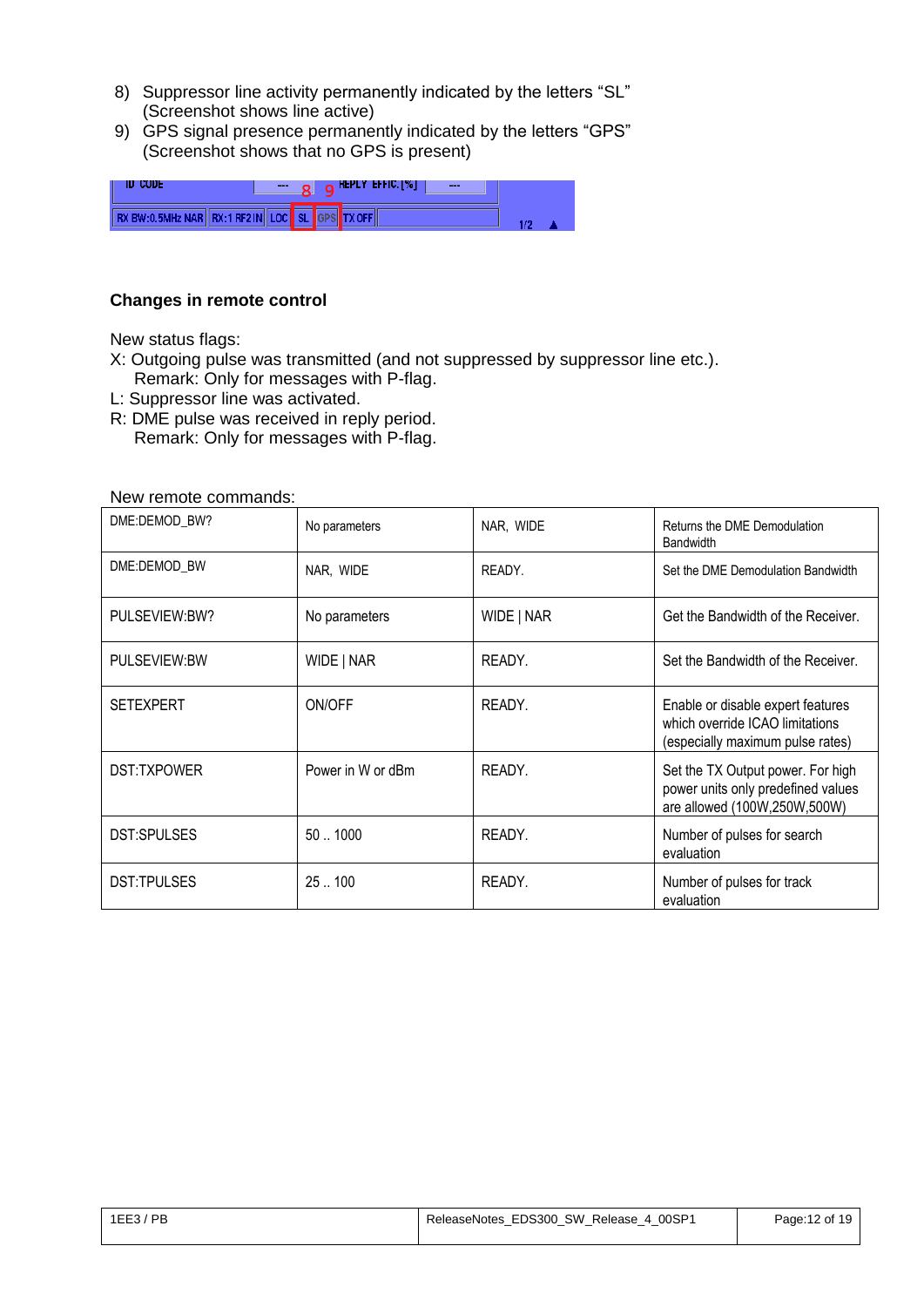#### <span id="page-12-0"></span>**3.6 EDS300 SW Release 3.11**

Release Date: 2.2014

| <b>RELEASE 3.11</b>  | <b>Version</b>                                                                                   |
|----------------------|--------------------------------------------------------------------------------------------------|
| Main EDS Software    | "1.41g"<br>version without TACAN functionality<br>"1.41g TACAN" version with TACAN functionality |
| Main board FPGA      | 3.15                                                                                             |
| Main board CPLD      | 1.01                                                                                             |
| <b>RX board FPGA</b> | 3.44                                                                                             |
| <b>LPIU FPGA</b>     | 1.21                                                                                             |

#### **General remarks:**

Release 3.11 is just a minor bugfix release that fixes the issue below. Users who use the Release 3.10 and do not experience this issue do not need to upgrade.

#### **Functionality:**

- No changes

#### **Bugfixes and Improvements:**

- On some R&S®EDS300 the IF2-Overload warning appears by mistake when the device is warm. (CR128)

#### **Known issues:**

- See Release 3.10

| $1EE3$ / PB | ReleaseNotes EDS300 SW Release 4 00SP1 | Page: 13 of 19 |
|-------------|----------------------------------------|----------------|
|             |                                        |                |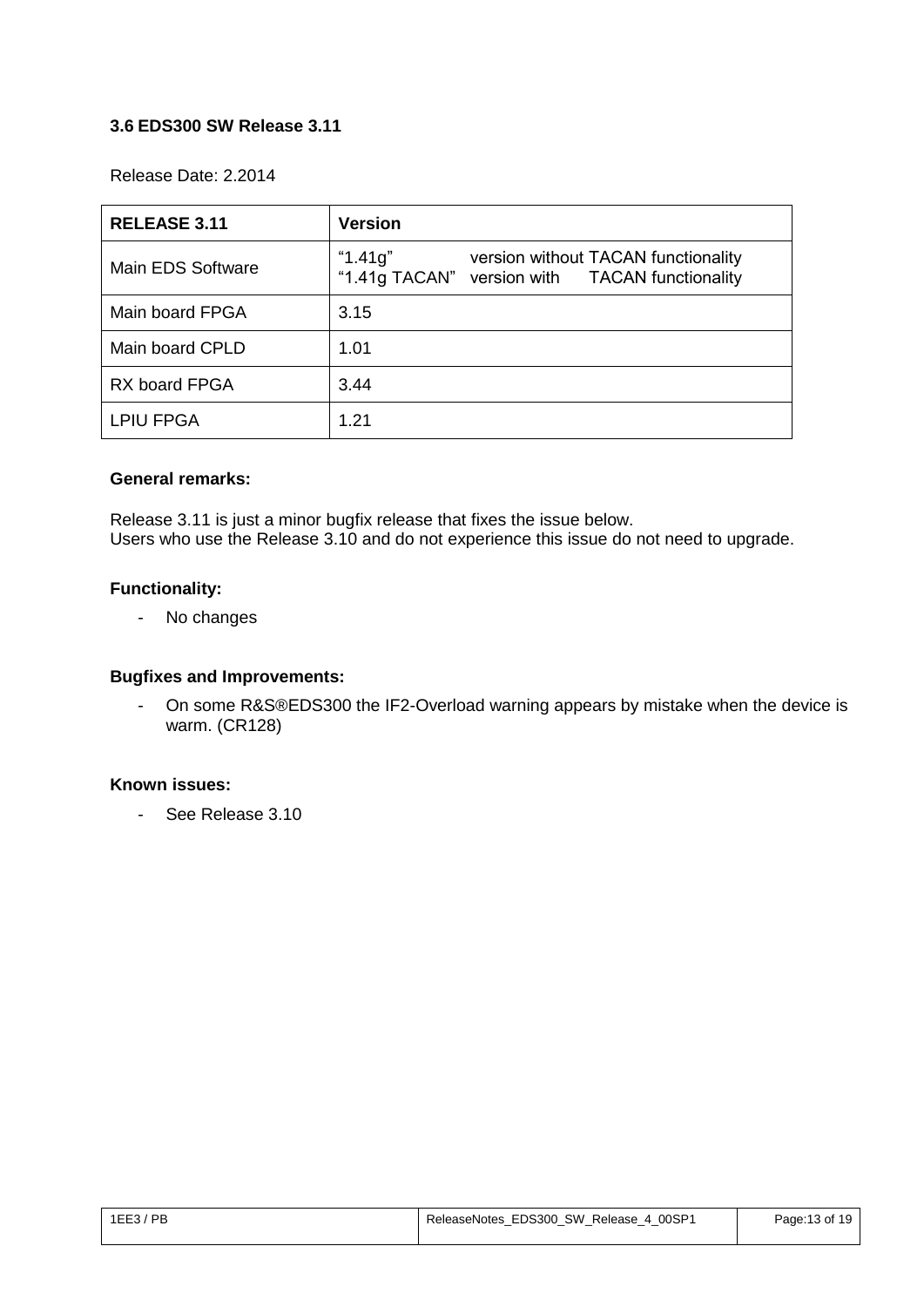#### <span id="page-13-0"></span>**3.7 EDS300 SW Release 3.1**

Release Date: 12.2013

| <b>RELEASE 3.1</b> | <b>Version</b>                                                                                      |
|--------------------|-----------------------------------------------------------------------------------------------------|
| Main EDS Software  | "1.41g"<br>version without TACAN functionality<br>"1.41g TACAN"<br>version with TACAN functionality |
| Main board FPGA    | 3.15                                                                                                |
| Main board CPLD    | 1.01                                                                                                |
| RX board FPGA      | 3.41                                                                                                |
| <b>LPIU FPGA</b>   | 1.21                                                                                                |

#### **General remarks:**

Release 3.1 offers Multi-DME functionality (option R&S®EDS-K5). This is an additional SW option which measures on up to 10 DME-station simultaneously. There are also some minor bugfixes and improvements.

Please note: after the update it is now required that the FPGA configurations are programmed to permanent flash memory, which may take about 4 minutes. In return this saves up to 10 seconds on each startup.

#### **Functionality:**

The R&S®EDS-K5 option measures level, frequency, pulse-spacing, ID, distance and reply efficiency simultaneously on ten stations. It works with a constant pulse repetition rate of 20/s.

Remark: Two RX boards and internal interrogator are required.

#### **Bugfixes and Improvements:**

- TACAN: improved pulse detector (CR102)
- GPS: position was wrong on distance measurements (CR 109)
- GPS: number of digits reduced to eight (CR110)
- GPS: softkey to enable/disable PPS synchronisation (CR99)
- FPGA configurations now handled in flash memory

- Accuracy of distance measurement has still room for improvements
- Baseband input not used
- TACAN behaviour in unstable receiving conditions still under supervision
- DME / MDME distance measurement: more tolerant prediction parameters

| $1EE3$ / PB | ReleaseNotes EDS300 SW Release 4 00SP1 | Page: 14 of 19 |
|-------------|----------------------------------------|----------------|
|             |                                        |                |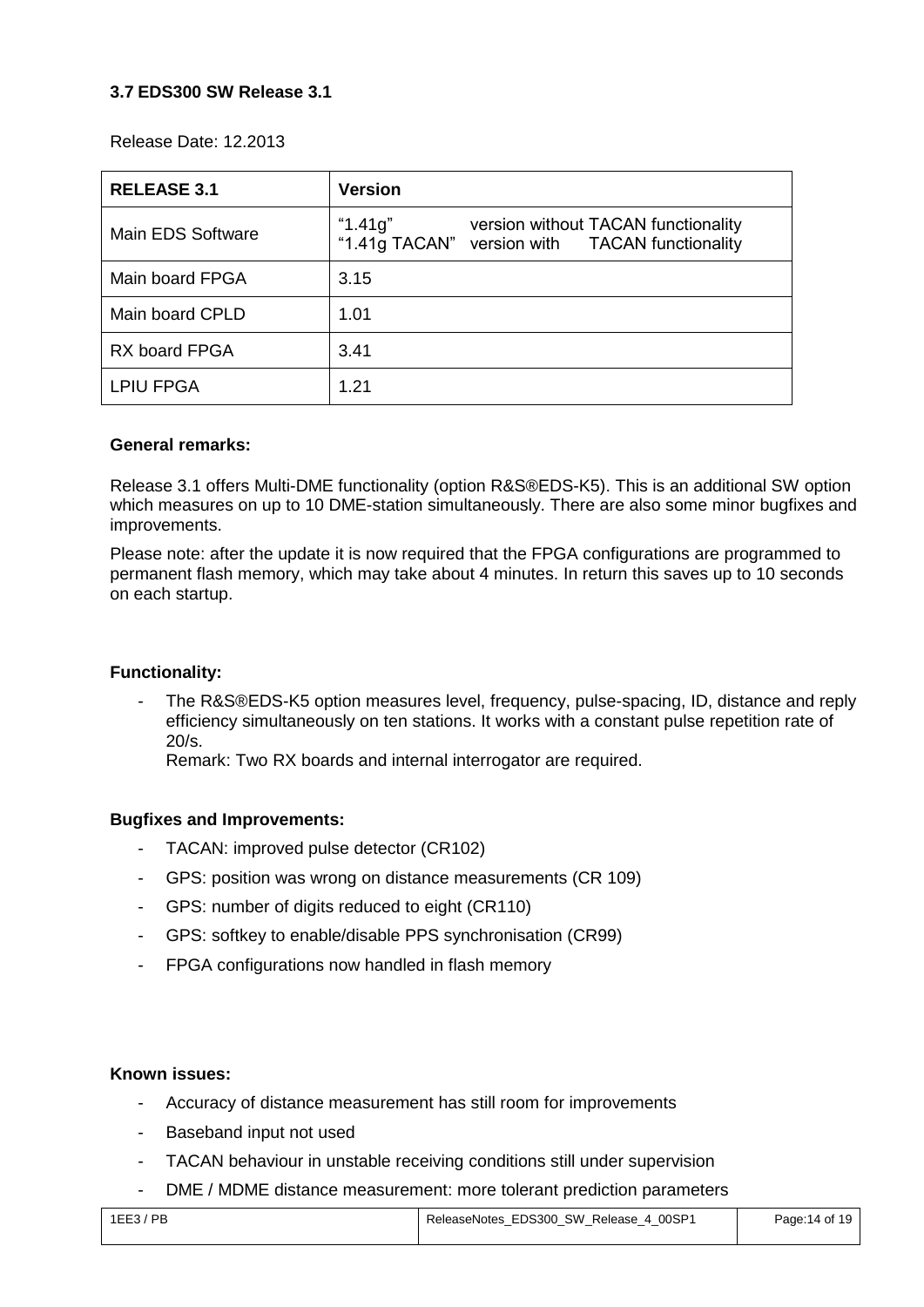#### <span id="page-14-0"></span>**3.8 EDS300 SW Release 3.0**

Release Date: 7.2013

| <b>RELEASE 3.0</b> | <b>Version</b>                                                                                   |
|--------------------|--------------------------------------------------------------------------------------------------|
| Main EDS Software  | "1.36j"<br>version without TACAN functionality<br>"1.36j TACAN" version with TACAN functionality |
| Main board FPGA    | 3.05                                                                                             |
| Main board CPLD    | 1.01                                                                                             |
| RX board FPGA      | 3.24                                                                                             |
| <b>LPIU FPGA</b>   | 1.04                                                                                             |

#### **General remarks:**

Release 3.0 is the second Release of the R&S®EDS300 software, and the first Release for the revised version of the R&S®EDS300 hardware

It supports full support for DME Analysis including distance measurement as well as TACAN Analysis on two RX boards simultaneously.

#### **Functionality:**

- **Support for two RX Boards, internal Low Power Interrogator with or without internal High Power Interrogator**
- **DME Analysis**

Peak Level, Average Level, Pulse Repetition rate, Carrier Frequency Delta, Pulse spacing, ID PRR and ID code

- **R&S®EDS K1 TACAN Analysis**  Only available as USB stick, to be applied to the EDS device Phase- and frequency measurements, Bearing, advanced MRB / ARB analysis
- **R&S®EDS-K2 Pulse View** Graphical analysis of DME pulses. Measurement of pulse rise time, fall time, width time, spacing time.
- **R&S®EDS K3 GPS** Adds GPS information to each measurement
- **R&S®EDS K4 Distance Measurement** Delay, Distance, Reply Efficiency; configurable Search/Track algorithm
- **Full remote control capability**
- **Support for self calibration (production and service only)**

| ' PR<br>1EE3/<br>____ | ReleaseNotes EDS300 SW Release 4 00SP1<br>$\overline{\phantom{a}}$<br>$\overline{\phantom{a}}$ | Page: 15 of 19 |
|-----------------------|------------------------------------------------------------------------------------------------|----------------|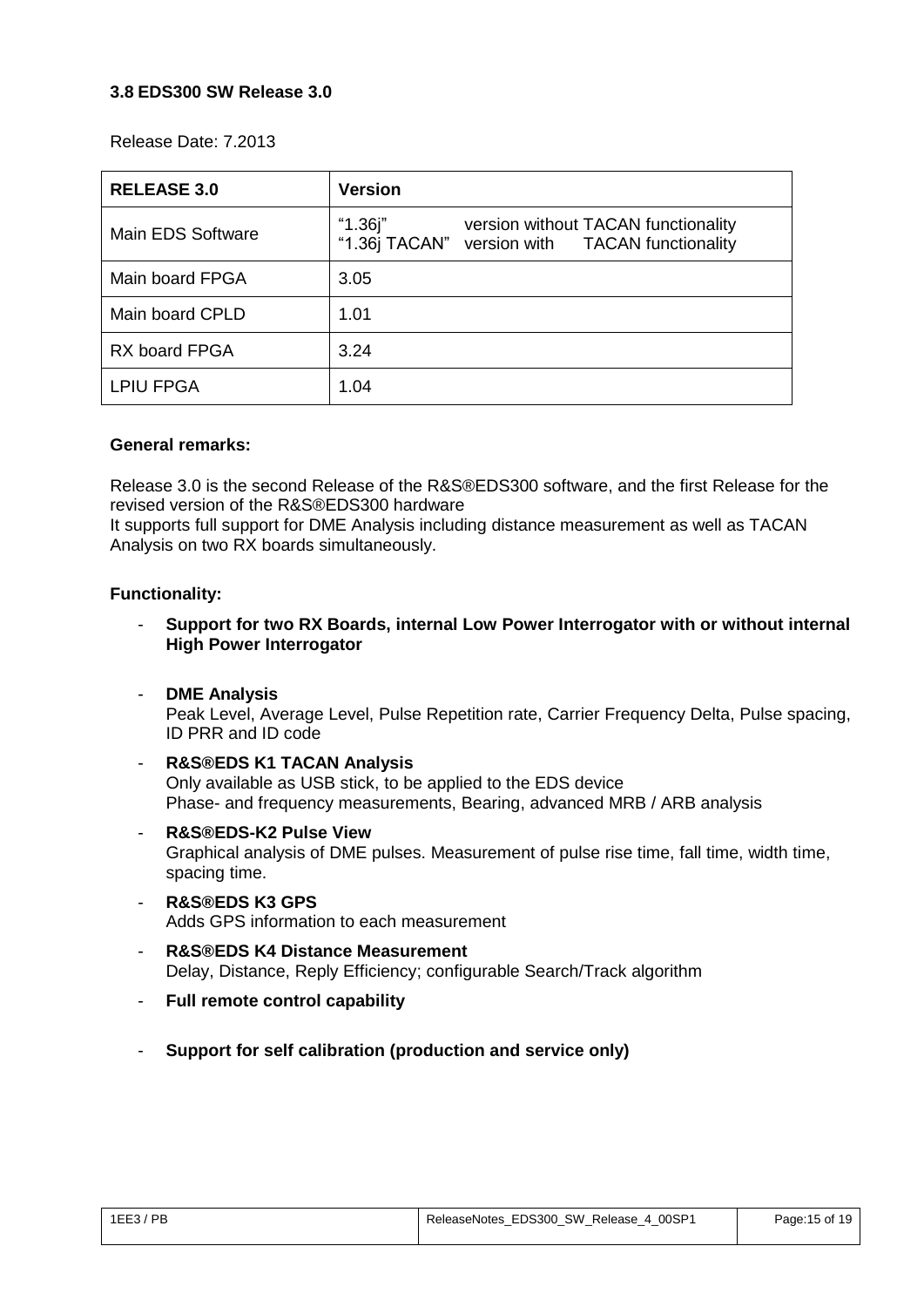- R&S®EDS-K5 Multi DME still missing
- Accuracy of distance measurement has still room for improvements
- Baseband input not used
- TACAN behaviour in unstable receiving conditions may need further improvements ("TACAN Track")

| 1EE3/PB | ReleaseNotes EDS300 SW Release 4 00SP1 | Page: 16 of 19 |
|---------|----------------------------------------|----------------|
|         |                                        |                |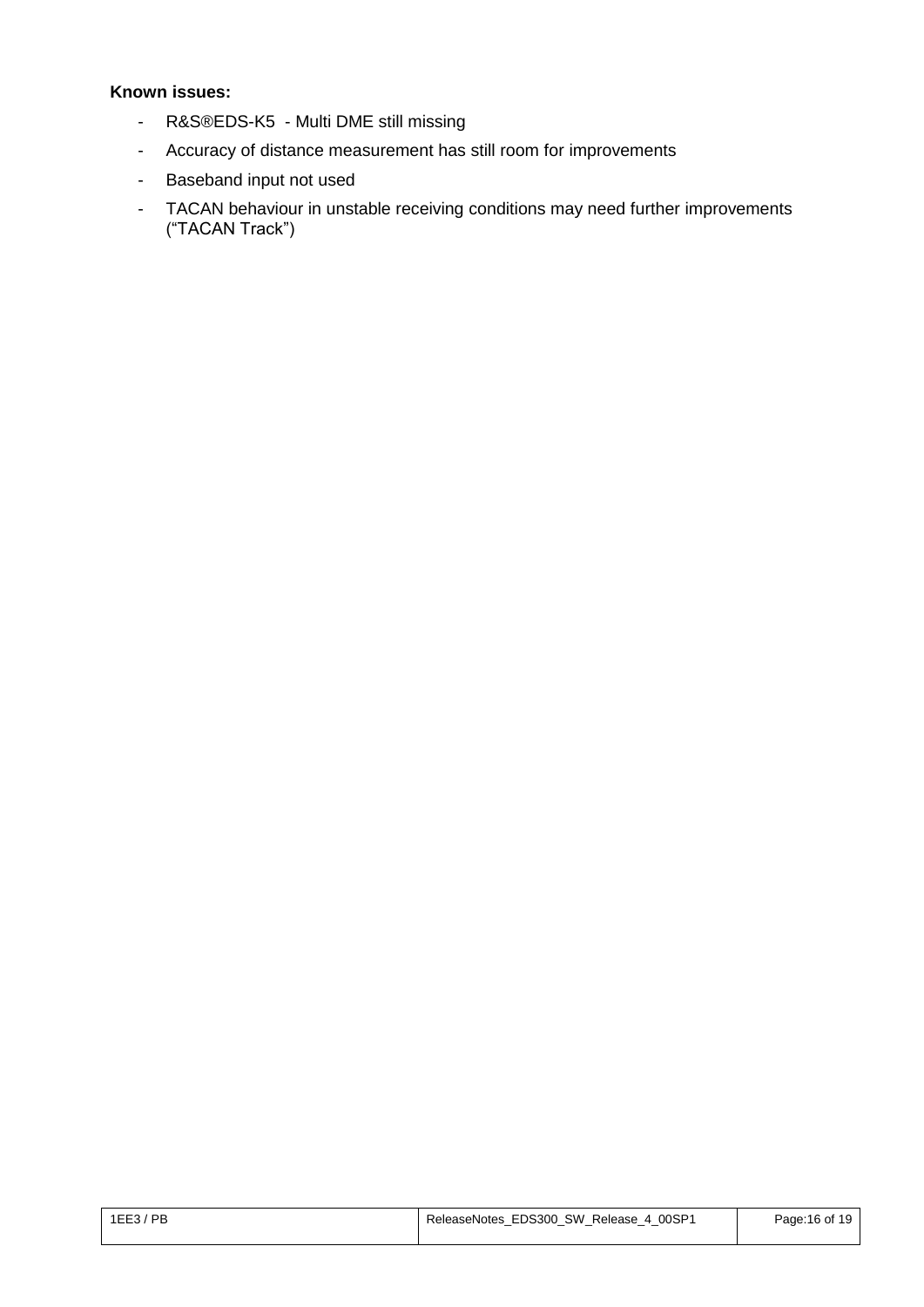#### <span id="page-16-0"></span>**3.9 EDS300 SW Release 2.0**

Release Date: 15.02.2011

| <b>RELEASE 2.0</b>    | <b>Version</b>    |
|-----------------------|-------------------|
| Main EDS Software     | 1.00 <sub>V</sub> |
| <b>Mainboard FPGA</b> | 1.05              |
| <b>Mainboard CPLD</b> | 1.01              |
| <b>RX Board FPGA</b>  | 1.07              |

#### **General remarks:**

Release 2.0 is the first Release of the EDS300 software. It contains the basic DME functionality for RX on 1 Channel.

#### **Functionality:**

- **Support for 1 RX Board**
- **DME Analysis** Peak Level, Frequency, Pulse Repetition rate, Pulse spacing, ID PRR and ID code
- **Support for self calibration (production and service only)**
- **R&S®EDS-K2 Pulse View** Graphical analysis of DME pulses. Measurement of pulse rise time, fall time, width time, spacing time
- **R&S®EDS-K3 GPS:**  Get NMEA data from a GPS receiver and apply to each measurement
- **Full remote control capability**

- No support for TX Interrogator, therefore no distance measurement
- Support for only 1 RX Board
- No TACAN analysis
- Pulse view only possible with 10MHz bandwidth.

| 1EE3/PB<br>____ | ReleaseNotes EDS300 SW Release 4 00SP1 | Page: 17 of 19 |
|-----------------|----------------------------------------|----------------|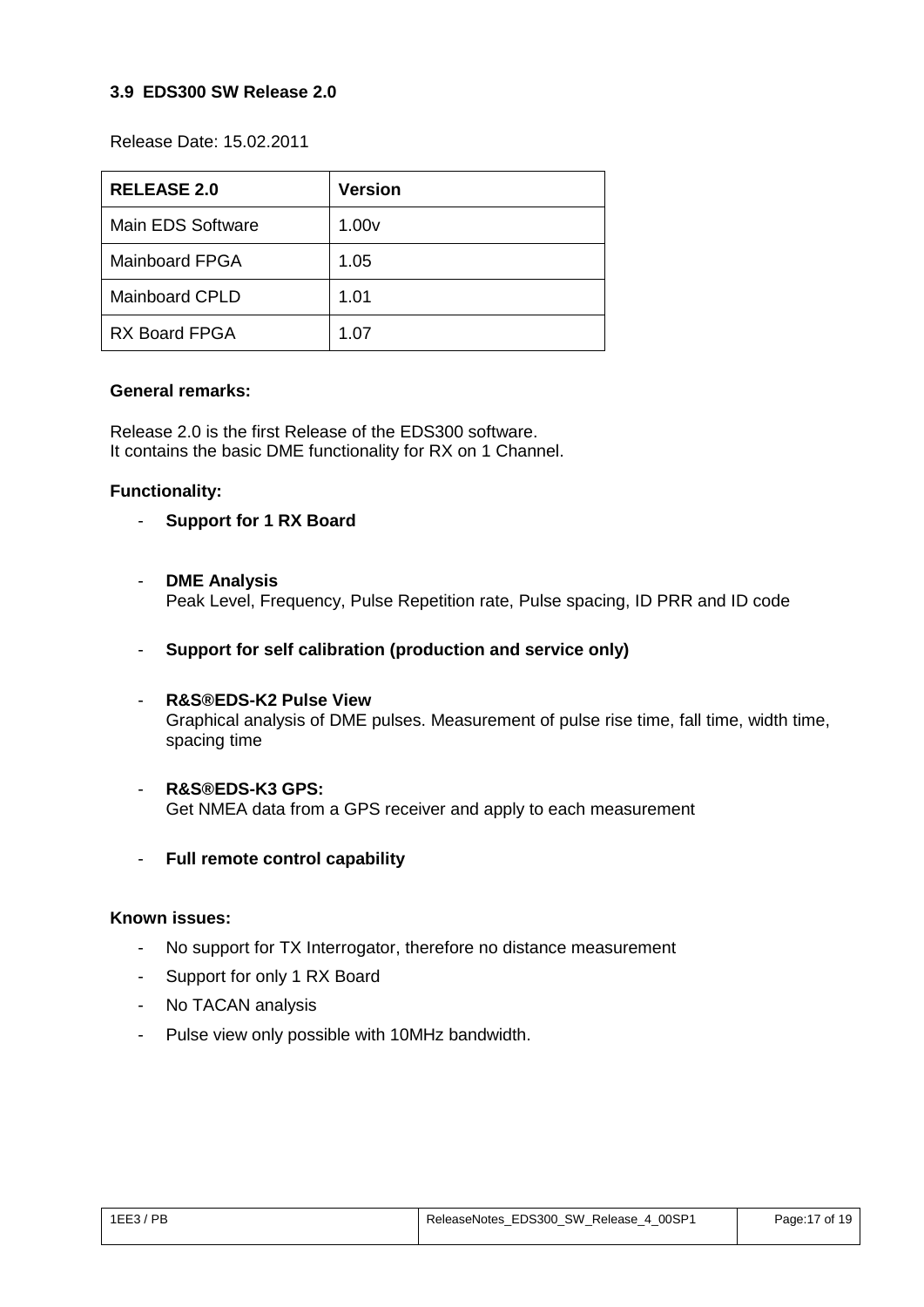## <span id="page-17-0"></span>**4. Update Procedures**

#### <span id="page-17-1"></span>**4.1 Update by USB memory stick**

Software updates for the R&S®EDS300 are usually done by using an USB memory stick:

- An update file with ending ".eds" is copied to the memory stick
- Go to Setup  $\rightarrow$  Inventory  $\rightarrow$  Press ENTER
- Follow the instructions on the screen and confirm the update
- Switch R&S®EDS300 off and on again
- Starting with Release 3.1 on the first start after reboot the FPGA configurations are written to flash memory
- SW will run without further reboot

With this procedure, the R&S®EDS300 application file is replaced by a new one. In most cases this is all you need to update an R&S®EDS300 to a new software.

#### <span id="page-17-2"></span>**4.2 Update of EDS/EDST-K1 USB stick**

The EDS / EDST-K1 option is delivered on a USB stick. This stick is protected against duplication.

If the software on the EDS/EDST is updated it may be necessary to update the K1-stick as well. Always make sure that the software on the device and the content on the K1 stick belongs to the same software release.

Updates of the EDS-K1 software are available on request. Please note that for users outside Germany an export control license is required to distribute the file.

The update comes as a single file with the ending ".tac":

- Connect the R&S®EDS-K1 stick to a PC
- The existing .tac-file must be removed from the main directory. It is recommended to create a subdirectory on the K1 stick and to move the file to this subdirectory, to keep the old file available
- Copy the new .tac file to the main directory of the R&S®EDS-K1 stick
- Make sure the ".tac" ending is in lower case characters
- The other two files on the stick (optionkey.txt and id.txt) shall remain untouched
- Unmount the stick from the PC

#### <span id="page-17-3"></span>**4.3 Complete update of application and operating system**

If the Linux system needs to be installed on a new R&S®EDS300, or the system gets messed up for whatever reason, the update by USB stick is not possible.

In these cases the R&S®EDS300 needs to boot from an external USB DVD-ROM. An image (ISO)-file of the installation media is available on request. This DVD is bootable and guides the user through the upgrade process, which is a matter of less than 10 minutes.

| 1EE3/PB | ReleaseNotes EDS300 SW Release 4 00SP1 | Page: 18 of 19 |
|---------|----------------------------------------|----------------|
|         |                                        |                |